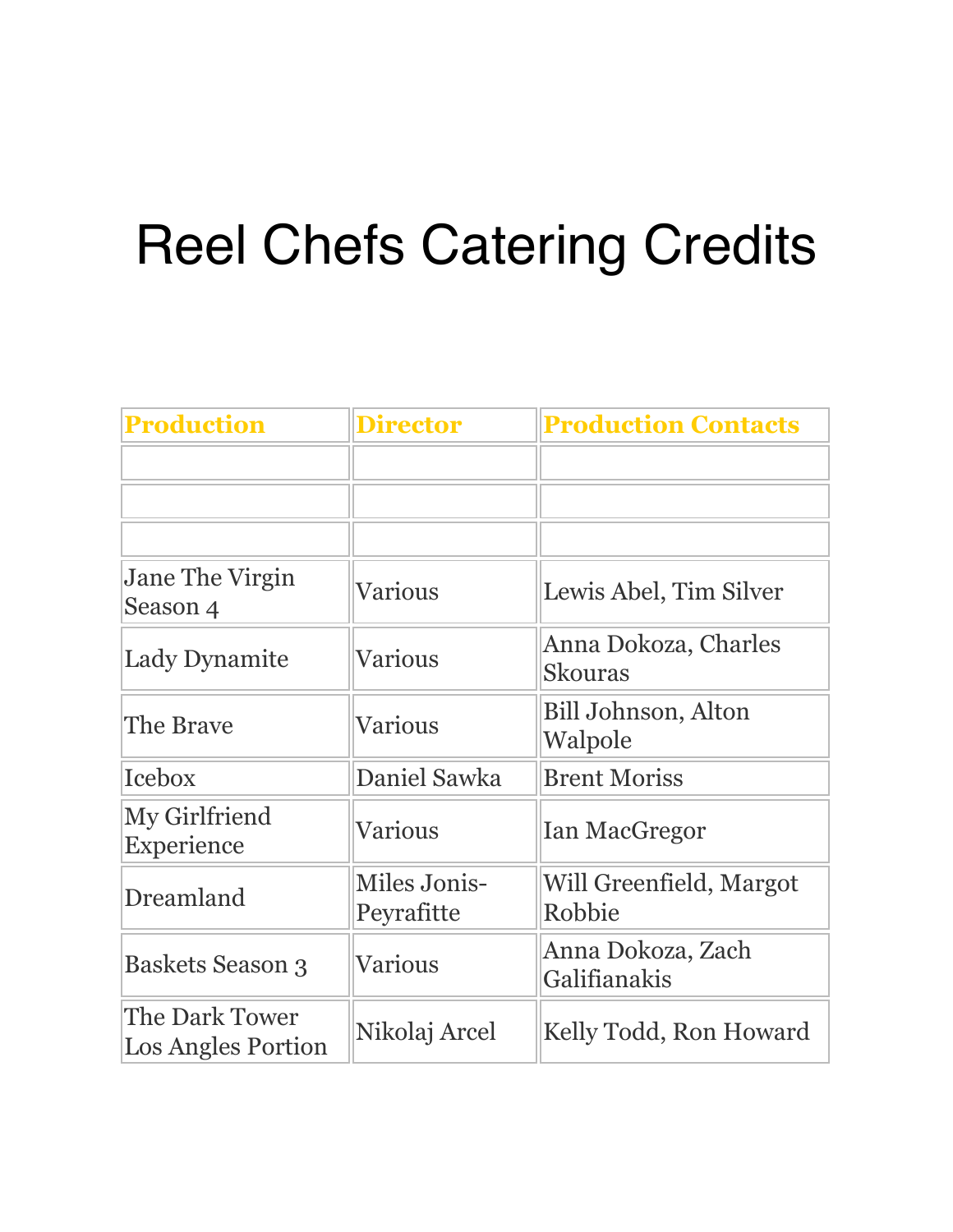| <b>Medal of Honor</b>                                | <b>James Moll</b>              | <b>Jack Rapke, Christopher</b><br>Paulick |
|------------------------------------------------------|--------------------------------|-------------------------------------------|
| I Love you America                                   | Sarah Silverman Allyce Ozarski |                                           |
| <b>Midnight Texas</b><br>Season 1                    | <b>Various</b>                 | <b>Bill Johnson</b>                       |
| <b>Longmire Season</b><br>$5 - 6$                    | Various                        | Patrick Mckee,<br><b>Brad Davis</b>       |
| <b>Barry Season 1</b>                                | Various                        | Aida Rodger, Mark Tobey                   |
| <b>Insecure Season 1</b>                             | Various                        | Anna Dokoza, Allyce<br>Ozorski            |
| <b>Ideal Home</b>                                    | <b>Andy Fleming</b>            | <b>Katie Mustard</b>                      |
| Villa Capri                                          | <b>Ron Shelton</b>             | <b>Jeffrey Lambert</b>                    |
| I'm Dying Up Here                                    | <b>Various</b>                 | Aida Rodgers, Mark<br>Tobey               |
| <b>Baskets Season 2</b>                              | <b>Various</b>                 | Anna Dokoza, Allyce<br>Ozarski            |
| <b>Ready Player One</b><br><b>Los Angles Portion</b> | <b>Steven</b><br>Spielberg     | Daniel Lepi / Corey Sklar                 |
| <b>Get Shorty (Pilot)</b>                            | <b>Allen Coulter</b>           | Sara E. White                             |
| <b>Ozark Season 1</b>                                | Various                        | Jason Bateman, Patrick<br><b>Markey</b>   |
| <b>Monsters Of God</b><br>(Pilot)                    | Rod Lurie                      | Loucas George, John<br>Ward               |
| Jane the Virgin<br>Season 3                          | Various                        | Lewis Abel, Tim Silver                    |
| Woman Walks<br>Ahead                                 | Susanna White                  | Susan Kirr                                |
| Room 104 Season 1                                    | Megan Griffiths                | <b>Tyler Romory</b>                       |
| Presence (TV Pilot)                                  | John Ridley                    | Aide Rodgers                              |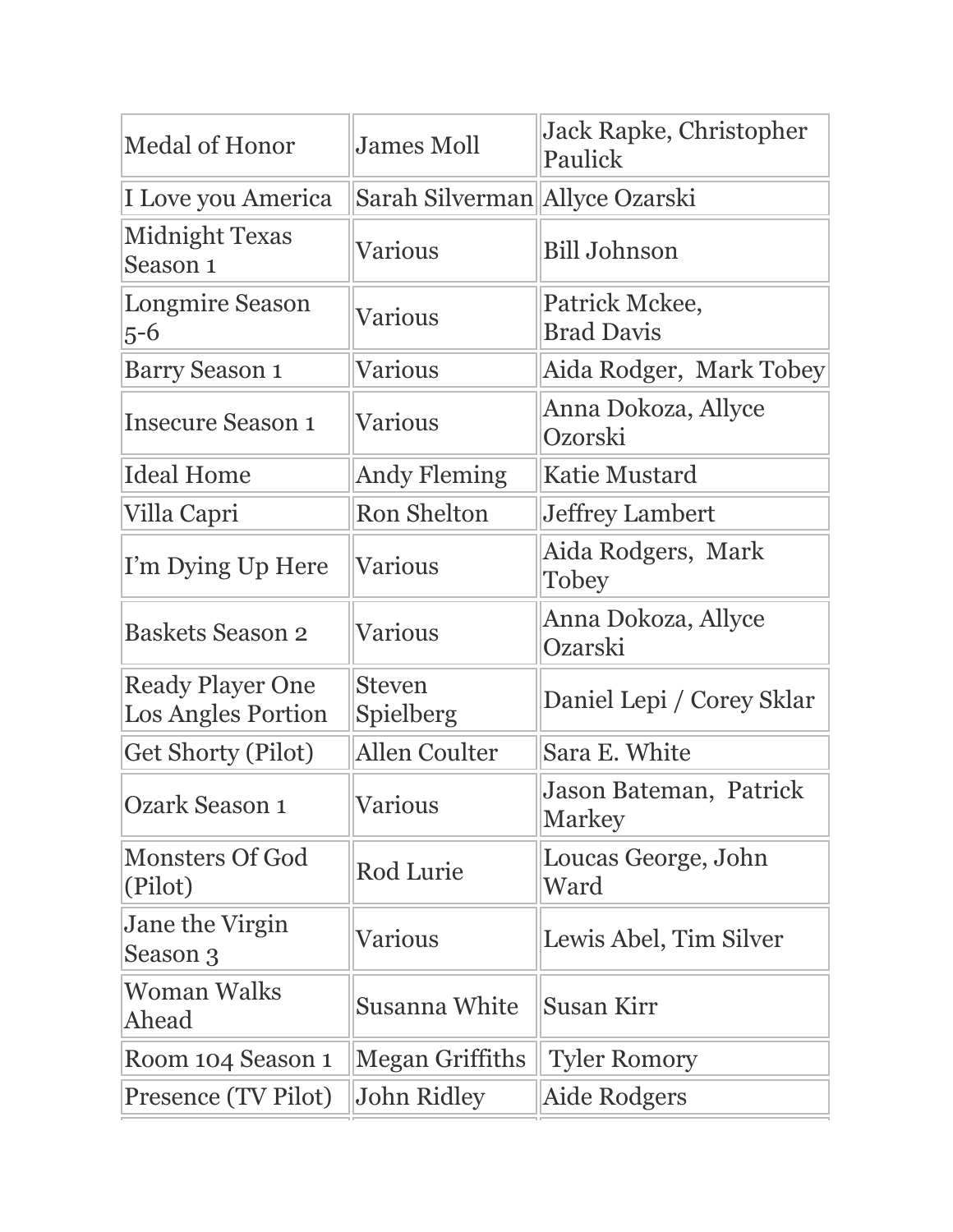| Jane The Virgin<br>Season 2                | Various                     | Lewis Abel, Tim Silver           |
|--------------------------------------------|-----------------------------|----------------------------------|
| <b>Silicon Valley</b>                      | Various                     | <b>Tyler Romary</b>              |
| <b>Wasp 2015</b>                           | <b>Woody Allen</b>          | Helen Robin                      |
| Max (HBO Pilot)                            | Lena Dunham                 | Regina Heyman                    |
| <b>Baskets</b>                             | Various                     | Anna Dokoza, Allyce<br>Ozarski   |
| Gold                                       |                             | Stephen Gaghan Richard Middleton |
| Edge (TV Pilot)                            | <b>Simon West</b>           | Tony Mark, John Ward             |
| <b>Bad Batch</b>                           | Ana Lily<br>Amirpour        | <b>Tracey Landon</b>             |
| <b>Shot Caller</b>                         | <b>Ric Roman</b><br>Waugh   | <b>Brent Morris, Jeff Scott</b>  |
| Longmire Season 4                          | <b>Various</b>              | Patrick Mckee, Brad<br>Johson    |
| War on Everyone                            | John Michael<br>McDonagh    | Alton Walpole, Chris<br>Clark    |
| Hellbent                                   | <b>Tjardus</b><br>Greidanus | <b>Brent Morris</b>              |
| Ride Along 2<br><b>Los Angles Portion</b>  | <b>Tim Story</b>            | Luc Etienne, Dog Hug             |
| <b>Togetherness</b><br>Season <sub>2</sub> | Various                     | <b>Tyler Romary</b>              |
| The Gift                                   | Joel Edgerton               | Luc Etienne, Don Hug             |
| The Condemned 2                            | <b>Roel Reine</b>           | John Ward                        |
| Dig Season 1                               | <b>Various</b>              | Alton Walpole                    |
| Captain Fantastic                          | <b>Matt Ross</b>            | Louise Runge                     |
| Stanistan Pilot                            | Michael Mayer               | <b>Michael Pendell</b>           |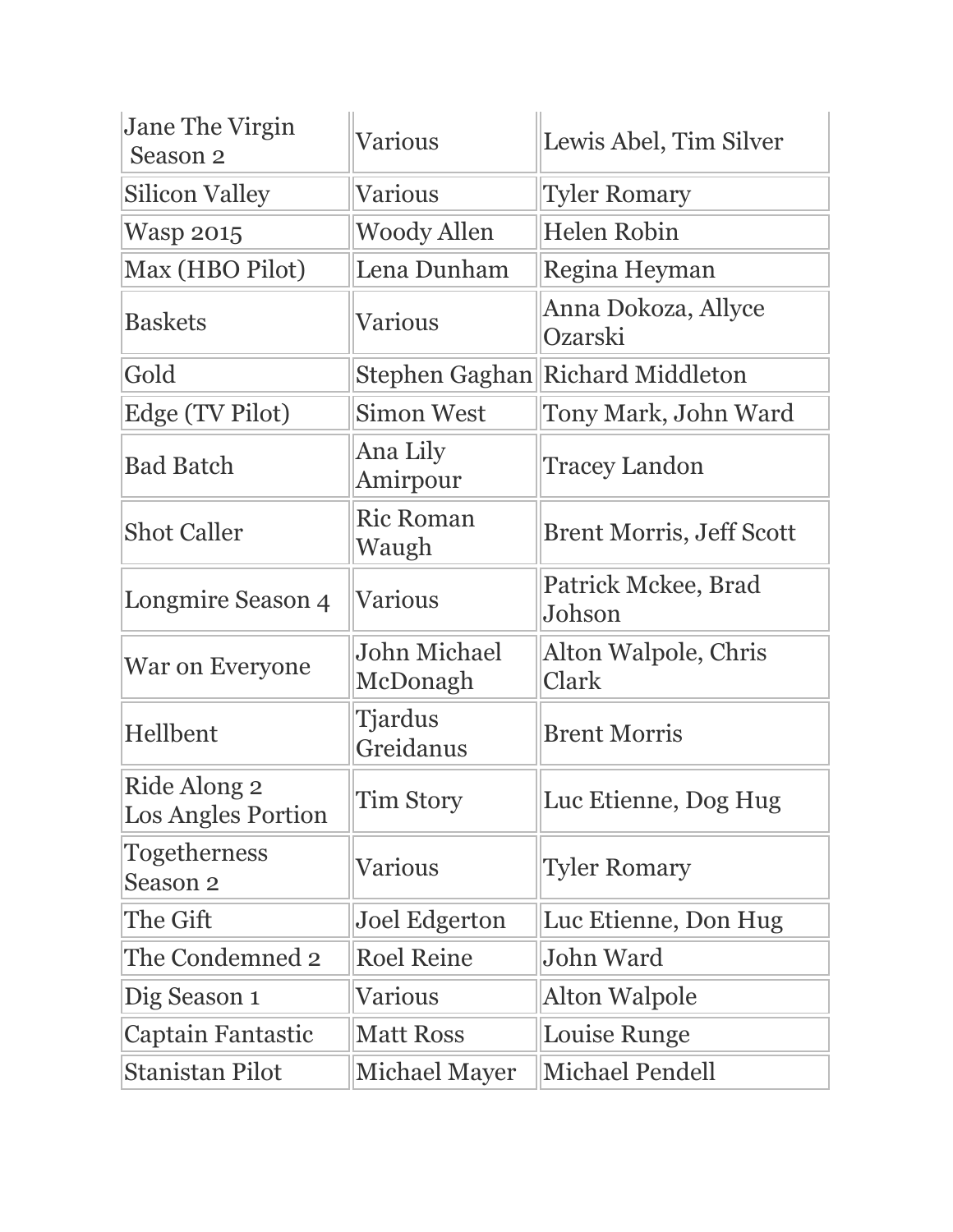| The Messengers<br>Season 1                       | Various                        | Anne Johns, Joseph<br>Incaprera             |
|--------------------------------------------------|--------------------------------|---------------------------------------------|
| In The Valley of<br>Violence                     | <b>Ti West</b>                 | John Ward, Jason Blum                       |
| <b>Blood Father</b>                              |                                | <b>William Greenfield</b>                   |
| Jubillee                                         | <b>Gabriel Range</b>           | John Ward, Lorenzo<br>O'Brien               |
| Jane the Virgin                                  | <b>B.</b> Silberling           | Lewis Abel, Jack Lambert                    |
| $A$ to $Z$                                       | <b>Micheal Patrick</b><br>Jann | Anna Dokoza, Allyce<br>Ozarski              |
| <b>Togetherness</b><br><b>HBO</b> 10 Episodes    | <b>Various</b>                 | Aida Rodgers                                |
| Longmire (Season<br>3)                           | <b>Various</b>                 | Patrick McGee, Chris<br>Donahue             |
| Mistresses (Season<br>2)                         | <b>Various</b>                 | Reid Shane, Debbie Cass                     |
| Good Kill                                        | <b>Andrew Niccol</b>           | Marj Ergas, Ted Gidlow                      |
| The Boy Next Door                                | Rob Cohen                      | Kathleen Courtney,<br>Amanda Scarano Carter |
| La Vida Robot                                    | Sean<br>McNamgra               | Jennifer Booth                              |
| The Reach                                        | Jean-Baptiste<br>Leonetti      | Alton Walpole                               |
| Million Ways To Die<br>In The West (2nd<br>Unit) | <b>Seth McFarlene</b>          | Lea Shanta, Jason Clark                     |
| Cosmos                                           | Brannon Braga                  | <b>Susan Kirr</b>                           |
| Longmire (Season<br>2)                           | Michael Rymer                  | Patrick McGee, Chris<br>Donahue             |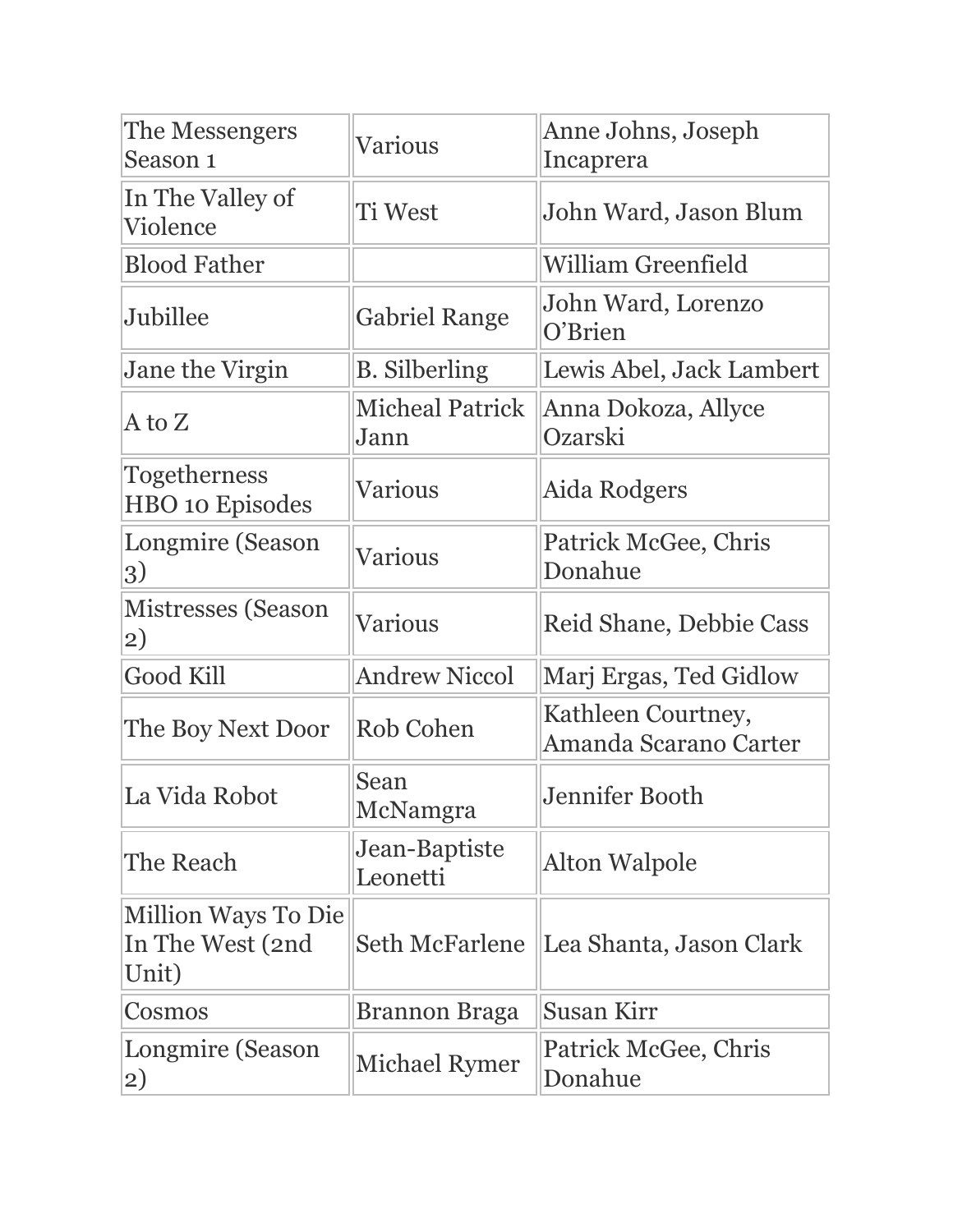| 6th Gun (Pilot)                     | <b>Jeffrey Reiner</b>               | Tony Mark, Ron Schmidt                    |
|-------------------------------------|-------------------------------------|-------------------------------------------|
| Jane Got A Gun                      | Gavin O'Conner                      | Alton Walpole, Scott<br><b>Steindorff</b> |
| Frank                               | Lenny<br>Abrahamson                 | <b>Brent Moriss</b>                       |
| <b>Force of Execution</b>           | Keoni Waxman                        | Jim Burleson                              |
| Up All Night<br>(Season 2)          | <b>Troy Miller</b>                  | Aida Rodgers, Anna<br>Dokoza              |
| $50 - 10 - 1$                       | Jim Wilson                          | Karen Koch, John Ward                     |
| Sweetwater                          | Logan Miller,<br><b>Noah Miller</b> | <b>Brendan Garst</b>                      |
| The Campaign (L.A<br>portion)       | <b>Jay Roach</b>                    | Amy Sayres, Mary Kane                     |
| Longmire                            | Christopher<br>Chulack              | <b>Chris Donahue</b>                      |
| <b>Chelsea General</b>              | Bill D'elia                         | Lewis Abel                                |
| <b>House of Cards</b>               | David Fincher                       | Don Hug                                   |
| <b>Seal Team Six</b>                | John Stockwell                      | Tony Mark, John Ward                      |
| <b>Stars</b>                        | <b>Derrick Borte</b>                | Avi Levy                                  |
| <b>Blaze you Out</b>                | <b>Mateo Frazier</b>                | <b>Brent Morris</b>                       |
| <b>Chasing Mavericks</b>            | <b>Curtis Hansen</b>                | Mark Johnson, Kathleen<br>Courtney        |
| <b>Beverly Hills</b><br>Chihuahua 3 | Lev L. Spiro                        | Sara E.White, Jennifer<br>Campbell        |
| Up all Night                        | <b>Troy Miller</b>                  | Aida Rodgers, Anna<br>Dokoza              |
| <b>Game Change</b>                  | <b>Jay Roach</b>                    | Jay Roach, Gary<br>Goetzman               |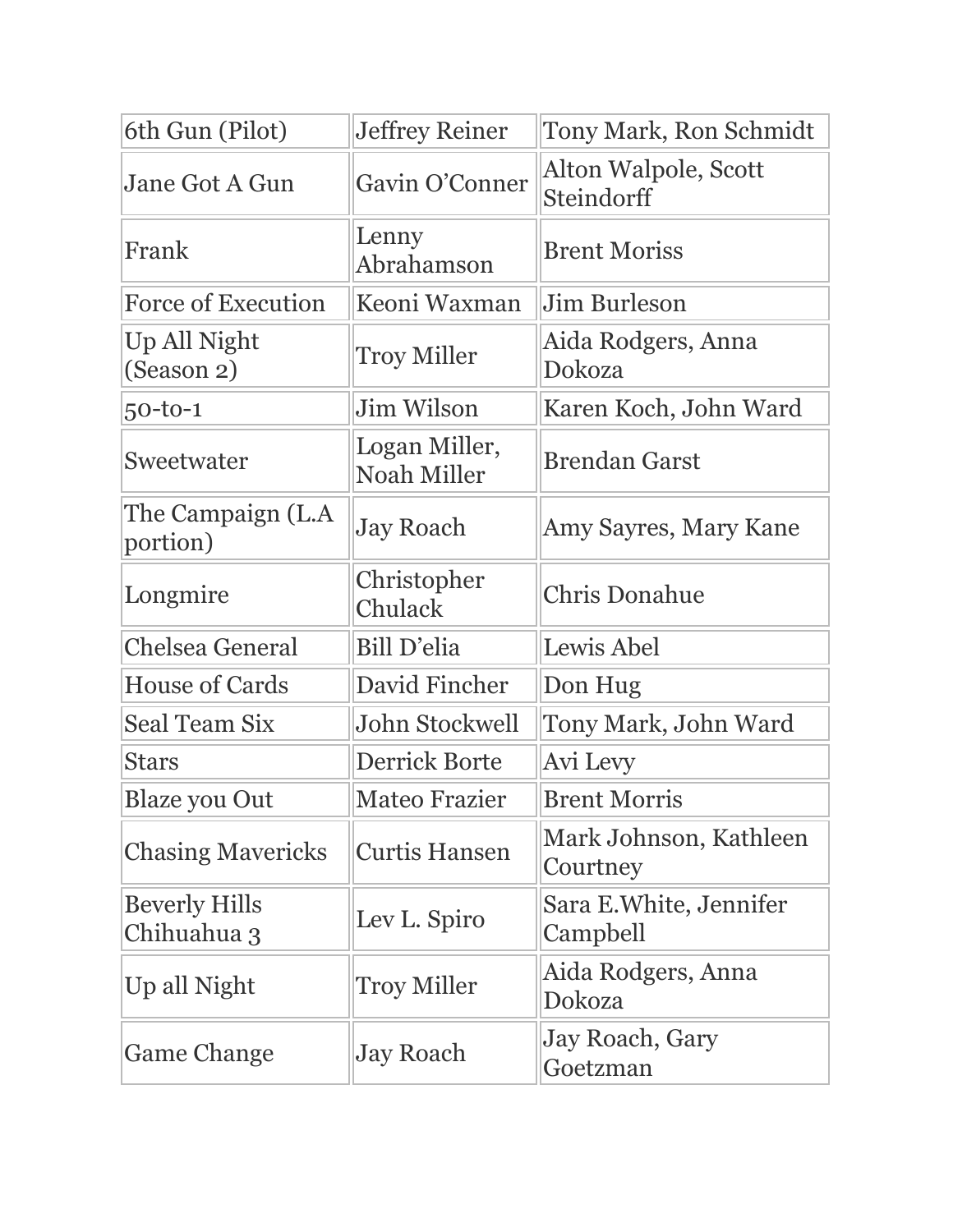| Gambit                                         | Michael<br>Hoffman                    | Kaaren Ochoa                               |
|------------------------------------------------|---------------------------------------|--------------------------------------------|
| As Cool as I am                                | <b>Max Mayer</b>                      | <b>Ginger Sledge</b>                       |
| Truth be Told                                  | Jonathan<br>Frakes                    | Larry Rapoport                             |
| <b>Vampire Diaries</b><br>Season 2 (TV Series) | Marcos Siega                          | Aida Rodgers                               |
| Fright Night                                   | Craig Gillespie                       | Ray Angelica                               |
| This Must be the<br>Place                      | Paolo<br>Sorrentino                   | <b>Haley Sweet, Ronal</b><br><b>Bozman</b> |
| <b>Tiger Eyes</b>                              | Lawrence<br>Blume                     | Linda Moran, Paula Bass                    |
| Tilda (HBO Pilot)                              | <b>Bill Condon</b>                    | Reid Shane, Cathy Gibson                   |
| How Do You Know                                | <b>Jame Brooks</b>                    | Paula Weinstein,<br><b>Lawrence Mark</b>   |
| <b>Green Hornet</b><br>(Reshoots)              |                                       |                                            |
| <b>Vampire Diaries (TV</b><br>Series)          | Marcos Siega                          | Aida Rodgers                               |
| The Loop                                       | Margaret<br>Whitton                   | <b>Alton Walpole</b>                       |
| Due Date                                       | <b>Todd Phillips</b>                  | David Witz, J. P. Wetzel                   |
| <b>Mars Needs Moms</b>                         | Simon Wells                           | Steve Boyd, Jack Rapke,<br>Pete Toby       |
| Day One (Mini<br>Series)                       | <b>Alex Graves</b>                    | <b>Michael Hissrich</b>                    |
| The Book of Eli                                | Albert Hughes,<br><b>Allen Hughes</b> | David Valdes, Alton<br>Walpole             |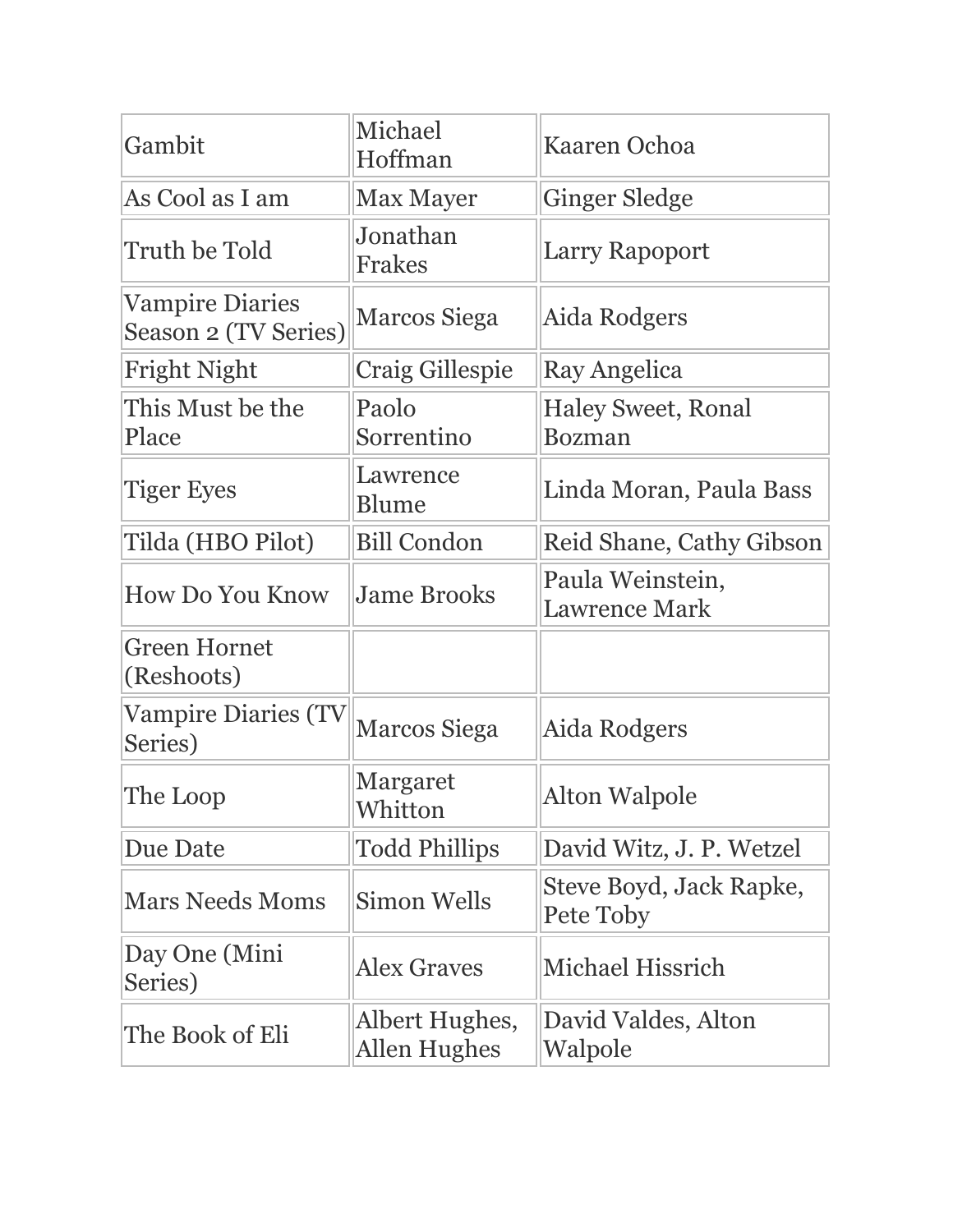| The Spy Next Door               | <b>Brian Levant</b>                         | Dustin Bernard, Ira<br>Schuma                                |
|---------------------------------|---------------------------------------------|--------------------------------------------------------------|
| Georgia O'Keefe                 | Bob Balaban                                 | Tony Mark, John Ward                                         |
| Night and Day                   | Milan Cheylov                               |                                                              |
| Terminator<br>Salvation         | <b>McG</b>                                  | Jeffery Silver, Dan<br>Zephyl, Nadia Paine                   |
| Numbers (TV Show)               | John Behring, J.<br>Miller Tobin, et<br>al. | Reid Shane, Lewis Abel                                       |
| My Own Worst<br>Enemy (TV Show) | David Semel,<br>Bryan Spicer, et<br>al.     | Aida Rodgers                                                 |
| <b>Crazy Heart</b>              | <b>Scott Cooper</b>                         | Alton Walpole, Dawn<br>Todd                                  |
| <b>Easy Money (TV</b><br>Show)  | Alik Sakharov                               |                                                              |
| Spoken Word                     | <b>Victor Nunez</b>                         | <b>Karen Koch</b>                                            |
| A Christmas Carol               | Robert<br>Zemeckis                          | Robert Zemeckis, Jake<br>Rapke, Steve Starkey,<br>Peter Toby |
| Love Ranch                      | Tayler Hackford                             | Morty Katz, Anne Johns                                       |
| The Spirit                      | <b>Frank Miller</b>                         | Deborah del Prete, Alton<br>Walpole                          |
| <b>Meet Dave</b>                | <b>Brian Robbins</b>                        | Kathleen Courtney, David<br>T. Friendly                      |
| The Burrowers                   | J. T. Petty                                 | <b>Alton Walpole</b>                                         |
| Love n' Dancing                 | Robert Iscove                               | <b>Michael Romero</b>                                        |
| \$5 a Day                       | Nigel Cole                                  | Laura J. Medina                                              |